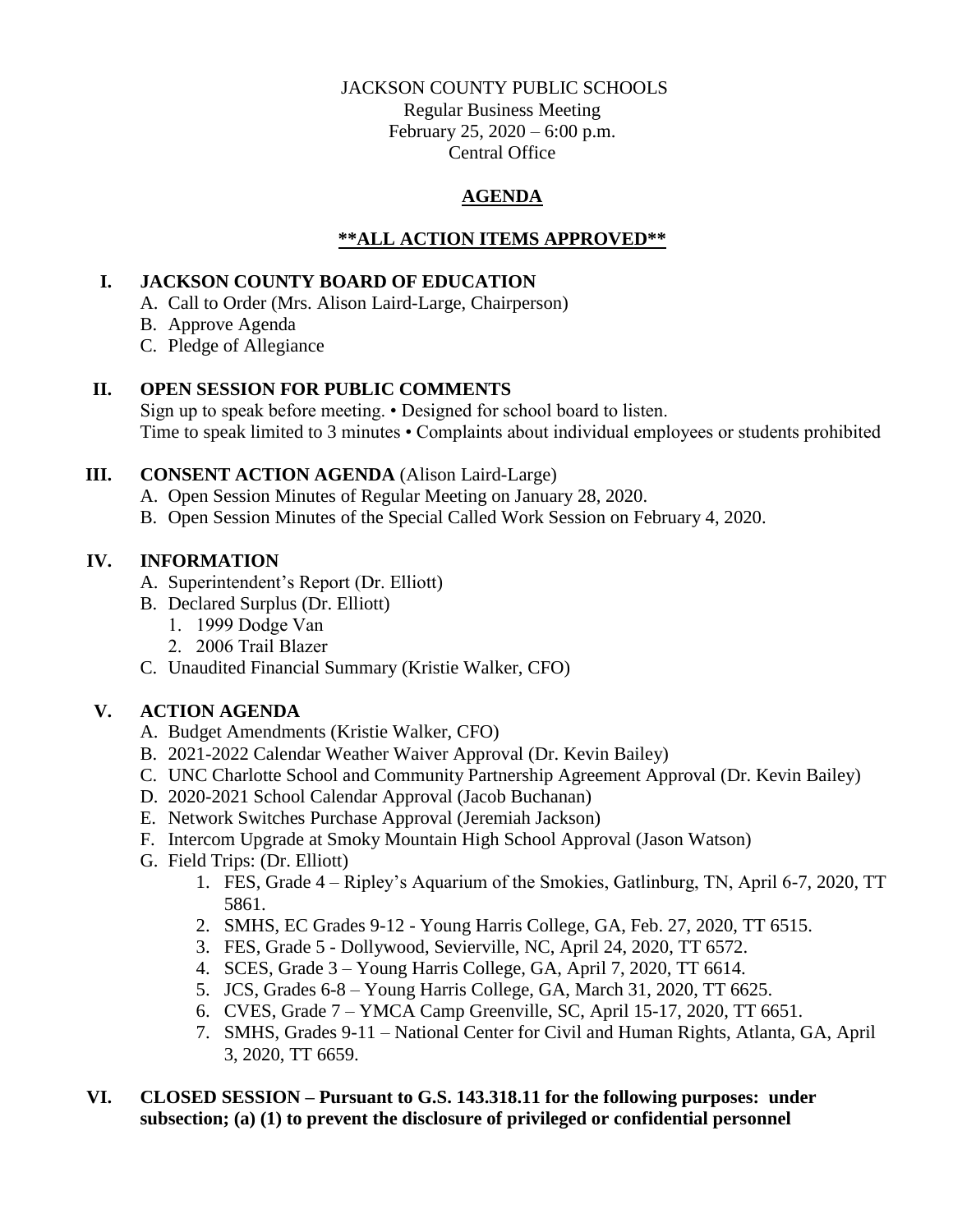**information pursuant to G.S. 115C-319-321 and (a) (3) to discuss matters protected by the attorney-client privilege.**

### **VII. PERSONNEL ACTION AGENDA**

#### **Employee Recommendations:**

- 1. Bailey, Doug EC Activity Bus Driver, Jackson Community School
- 2. Barr, Joanna Tutor, Scotts Creek Elementary School
- 3. Biddix, Mark Bus Driver, Fairview Elementary School
- 4. Brown, Virgle Cody Bus Driver and Substitute Bus Driver, Cullowhee Valley Elementary School
- 5. Davis, Tom EC Teacher Assistant, Smoky Mountain High School
- 6. Ferrin, Rita Substitute Bus Driver, Blue Ridge School
- 7. Gaddis, Mashon EC Substitute Bus Monitor, Smokey Mountain Elementary School
- 8. Hooper, Mark Driver Education Instructor and Activity Bus Driver, Bus Garage
- 9. Kittle, Tyler Jazz Instructor, Smoky Mountain High School
- 10. Lands, Lauren Afterschool Assistant, Cullowhee Valley Elementary School
- 11. Myers, Sarah Substitute Bus Monitor, Jackson Community School
- 12. Perez, Berenice Custodian, Cullowhee Valley Elementary School
- 13. Piatt, Kennedy Substitute EC Bus Monitor, Jackson Community School
- 14. Pollack, Brad Substitute Bus and Activity Bus Driver, Cullowhee Valley Elementary **School**
- 15. Simmons, Georgeanne Substitute EC Bus Monitor, Smokey Mountain Elementary School
- 16. Taylor, Frank Activity Bus Driver, Cullowhee Valley Elementary School

### **Employee Resignations:**

- 1. Norris, Spencer PE Teachers Assistant, Fairview Elementary School
- 2. Upchurch, Rachel EC Teacher Assistant, Smoky Mountain High School

### **Staff, Non-Staff and Returning Coach Recommendations:**

- 1. Bell, Tasha Assistant Coach Softball, Smokey Mountain Elementary School
- 2. Buchanan, Becky Assistant Coach Softball, Fairview Elementary School
- 3. Dalton, Megan Assistant Coach Softball, Cullowhee Valley Elementary School
- 4. Dotson, Emily Head Coach Softball, Cullowhee Valley Elementary School
- 5. Flippin, Troy Head Coach Baseball, Fairview Elementary School
- 6. Hansen, Debbie Head Coach District Middle School Soccer, Smoky Mountain High School
- 7. Henderson, Kendall Assistant Coach Softball, Scotts Creek Elementary School
- 8. Huffman, Mike Head Coach District Middle School Softball, Smoky Mountain High School
- 9. King, Michael Alex Head Coach District Middle School Baseball, Smoky Mountain High School
- 10. Larch, Catherine Assistant Coach District Middle School Track, Smoky Mountain High School
- 11. Lawhon, Nita Head Coach Softball, Fairview Elementary School
- 12. Marr, Shannon Volunteer Coach District Middle School Softball, Smoky Mountain High School
- 13. Medford, Taylor Assistant Coach Baseball, Cullowhee Valley Elementary School
- 14. Mitchell, David Assistant Coach JV Baseball, Smoky Mountain High School